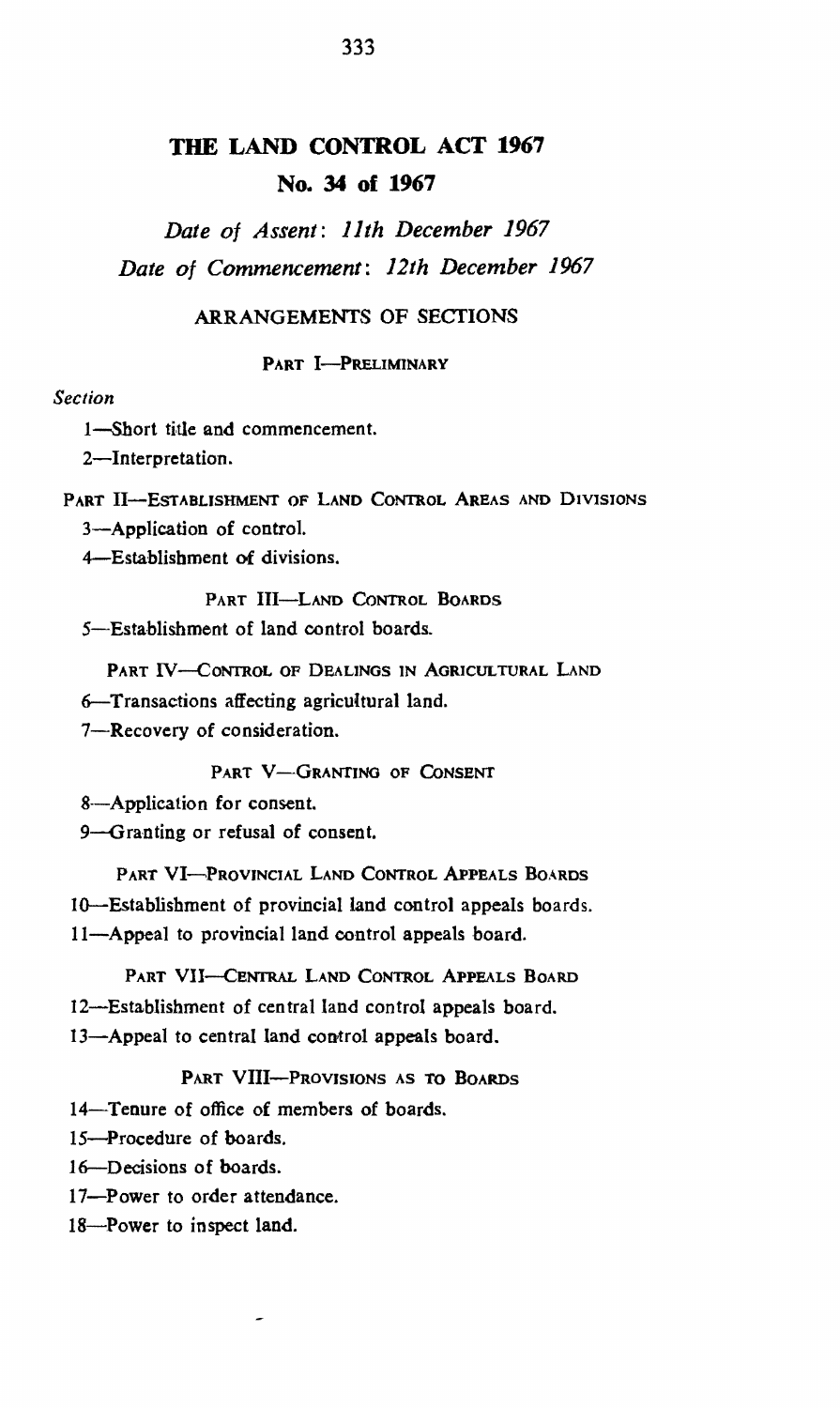#### *Land Control*

#### ARRANGEMENT OF SECTIONS-(Contd.)

## PART IX-MISCELLANEOUS

Secrion

19-Form of appeal.

20-Registration of documents.

21-False statements.

22-Acts in furtherance of void transaction.

23-Prohibition of land transactions.

24-Exemptions.

25-Regulations.

#### PART X-SUPPLEMENTAL

26-Saving of applications under LN. 457/1963.

27-Amendment of laws.

#### SCHEDULES

## An Act of Parliament to provide for controlling transactions in agricultural land

ENACTED by the Parliament of Kenya, as follows: $-$ 

PART I-PRELIMINARY

Short title and commencement. 1. This Act may be cited as the Land Control Act 1967, and shall come into operation on the 12th December 1967.

Inlerpretation. 2. In this Act, except where the context otherwise requires-

"agricultural land" means-

(*a*) land that is not within--

 $(i)$  a municipality or a township; or

- (ii) an area which was, on or at any time after the 1st July 1952, a township under the Townships Act (now repealed); or
- (iii) an area which was, on or at any time after the 1st July 1952, a trading centre under the Trading Centres Act (now repealed); or
- (iv) a market;
- (b) land in the Nairobi Area or the municipality of Mombasa that is declared by the Minister, by notice in the Gazette, to be agricultural land for the purposes of this Act.

other than land which, by reason of any condition or covenant in the title thereto or any limitation imposed by law, is subject to the restriction that it may not be used for agriculture or to the requirement that it shall be used for a non-agricultural purpose;

Cap. 133 (1948).

Cap. 264.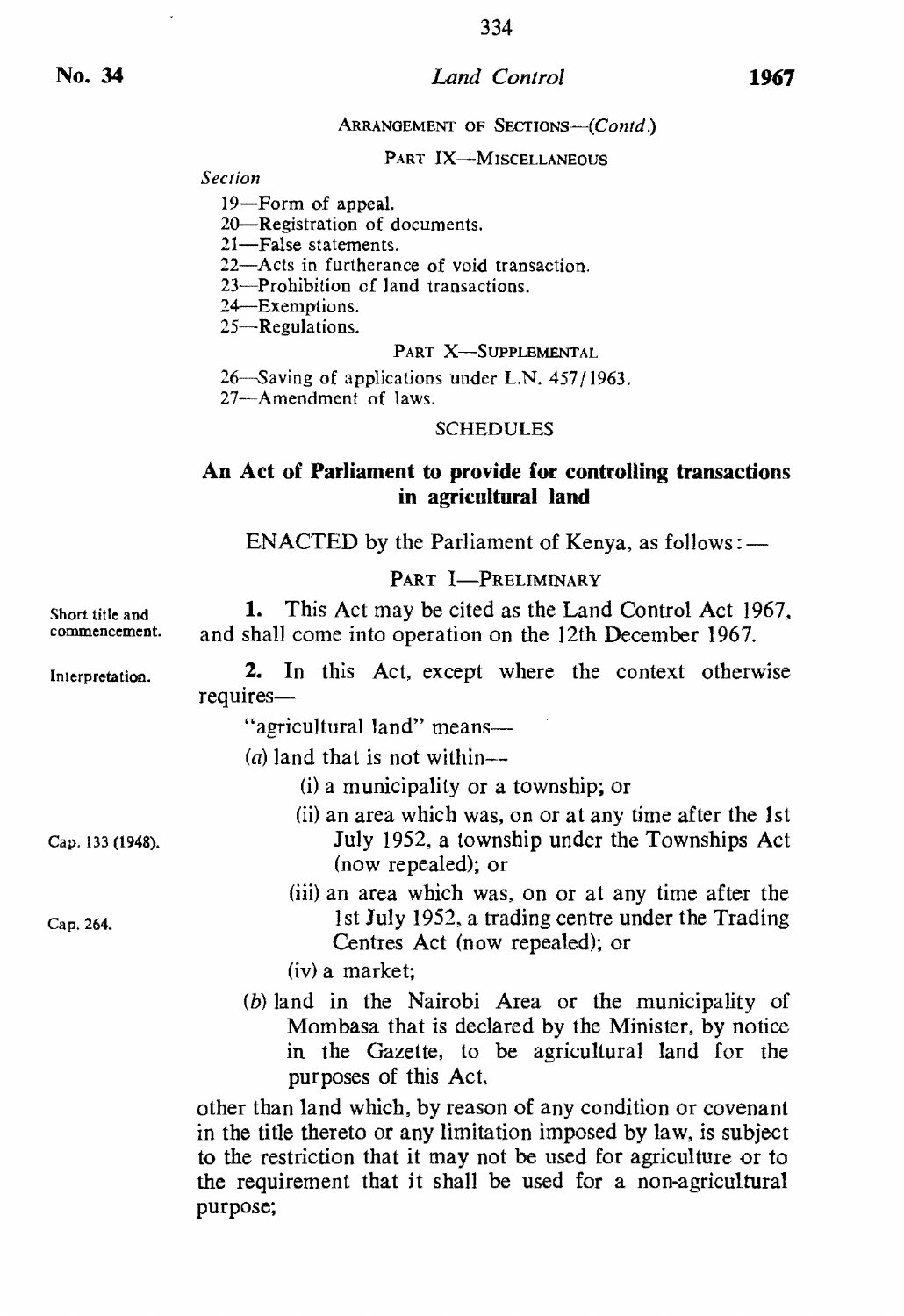## **1967** *Land Control*

335

"a board" means a land control board, a provincial land control appeals board or the central land control appeals board;

"the central land control appeals board" means the central land control appeals board established by section 12 of this Act;

"controlled transaction" means one of the transactions specified in section 6 (I) of this Act, other than those specified in section 6 (3) of this Act;

"co-operative society" means a society registered as a cooperative society under the Co-operative Societies Act; 39 of 1966.

"county council" means a county council established under the Local Government Regulations 1963; L.N. 256/1963.

"land" includes an estate, interest or right in land;

"land control area" means an area to which the Minister has applied this Act under section 3 of this Act;

"land control board" means a land control board established under section S of this Act;

"mortgage" includes charge;

"private company" means a private company within the Cap. 486. meaning of section 30 of the Companies Act;

"province" includes the Nairobi Area, and "Provincial Commissioner" in relation to the Nairobi Area means the District Commissioner of the Nairobi Area;

"provincial land control appeals board" means a provincial land control appeals board established under section  $10$  of this Act:

"the registrar" means any person charged with the registration of dealings in land under a written law or, in relation to shares, the person keeping the register of the shares;

"share" means a share within the meaning of the Companies Act or a debenture within the meaning of that Act, or any interest or right therein.

No. 34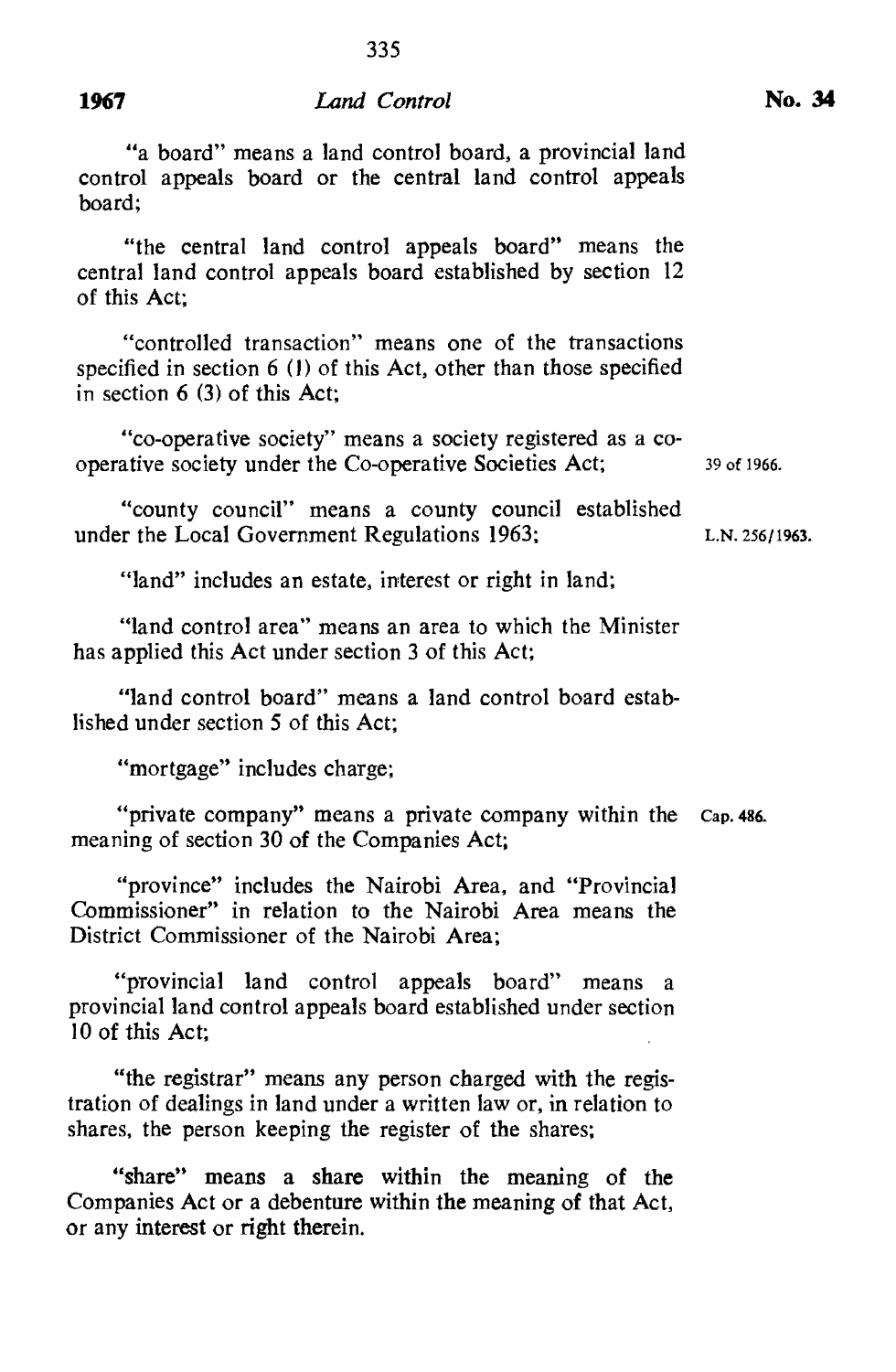No. 34

Application of control.

Establishment of divisions.

Establishment of land control

boards.

Transactions affecting agricultural land.

L.N. 516/1961.

336

## PART II-ESTABLISHMENT OF LAND CONTROL AREAS AND DIVISIONS

3. The Minister may, by notice in the Gazette, apply this Act to any area, if he considers it expedient to do so.

4. The Minister may. by notice in the Gazette, divide a land control area into two or more divisions. if he considers it expedient to do so.

## PART III-LAND CONTROL BOARDS

5. (I) The Minister shall. by notice in the Gazette. establish a land control board for every land control area or. where it is divided into divisions. for each division.

(2) The membership of a land control board shall be as provided in the First Schedule of this Act.

PART IV-CONTROL OF DEALINGS IN AGRICULTURAL LAND

- 6. (1) Each of the following transactions, that is to say—
- (a) the sale, transfer, lease, mortgage, exchange, partition or other disposal of or dealing with any agricultural land which is situated within a land control area:
- (b) the division of any such agricultural land into two or more parcels to be held under separate titles. other than the division of an area of less than twenty acres into plots in an area to which the Development and Use of Land (Planning) Regulations 1961 for the time being apply;
- (c) the issue. sale, transfer, mortgage or any other disposal of or dealing with any share in a private company or co-operative society which for the time being owns agricultural land situated within a land control area,

is void for all purposes unless the land control board for the land control area or division in which the land is situated has given its consent in respect of that transaction in accordance with this Act.

(2) An agreement to be a party to a controlled transaction becomes void for all purposes--

(a) at the expiration of three months after the making of the agreement, if application for the appropriate land control board's consent has not been made within that time; or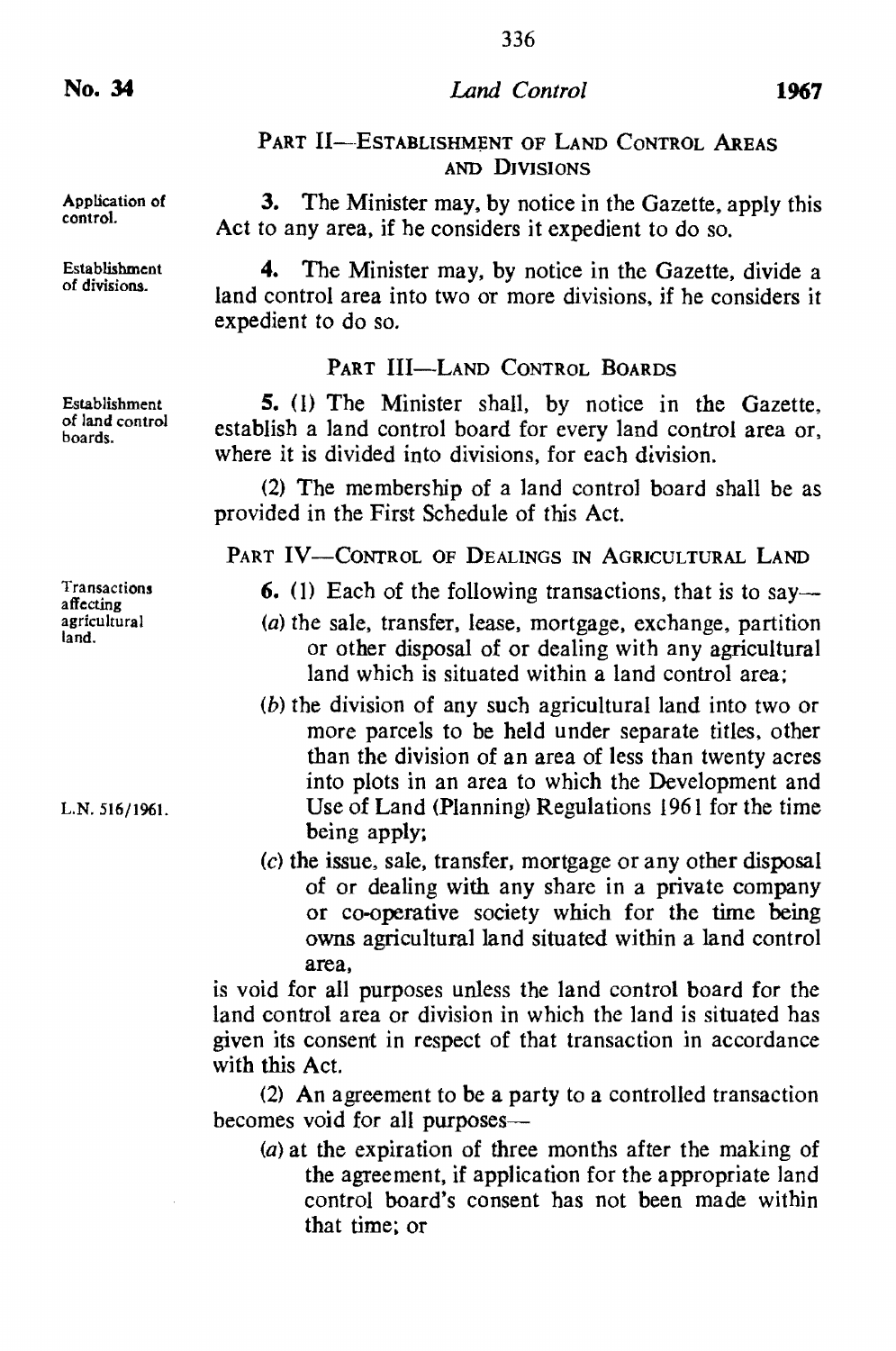- (b) if application for the appropriate land control board's consent has been made and consent has been refused--
	- (i) at the end of thirty days from the date of the refusal; or
	- (ii) where a party has appealed under section 11 of this Act against the refusal of consent, on the dismissal of the appeal; or
	- (iii) where a party has appealed under section 13 of this Act against the dismissal of the appeal, on the dismissal of that appeal.
- (3) This section does not apply to-
- (a) the transmission of land by virtue of the will or intestacy of a deceased person, unless that transmission would result in the division of the land into two or more parcels to be held under separate titles; or
- (b) a transaction to which the Government or the Settlement Fund Trustees or (in respect of Trust land) a county council is a party.

7. If any money or other valuable consideration has been paid in the course of a controlled transaction that becomes void by virtue of subsection (1), or under any agreement that becomes void by virtue of subsection (2), of section 6 of this Act. that money or consideration shall be recoverable as a debt by the person who paid it from the person to whom it was paid. but without prejudice to section 22 of this Act.

## PART V-GRANTING OF CONSENT

8. An application for consent in respect of a controlled transaction shall be made to the appropriate land control board, and the board, acting in its absolute discretion, shall either give or refuse its consent in respect of the transaction, and, subject to the right of appeal conferred by section 11 of this Act. the decision of a land control board shall be final and conclusive and shall not be questioned in any court.

9. (1) In deciding whether to grant or refuse consent in respect of a controlled transaction, a land control board shall-

(a) have regard to the effect which the grant or refusal of consent is likely to have on the economic development of the land concerned or on the maintenance or

Recovery of consideration.

Granting or refusal of consent.

Application for consent.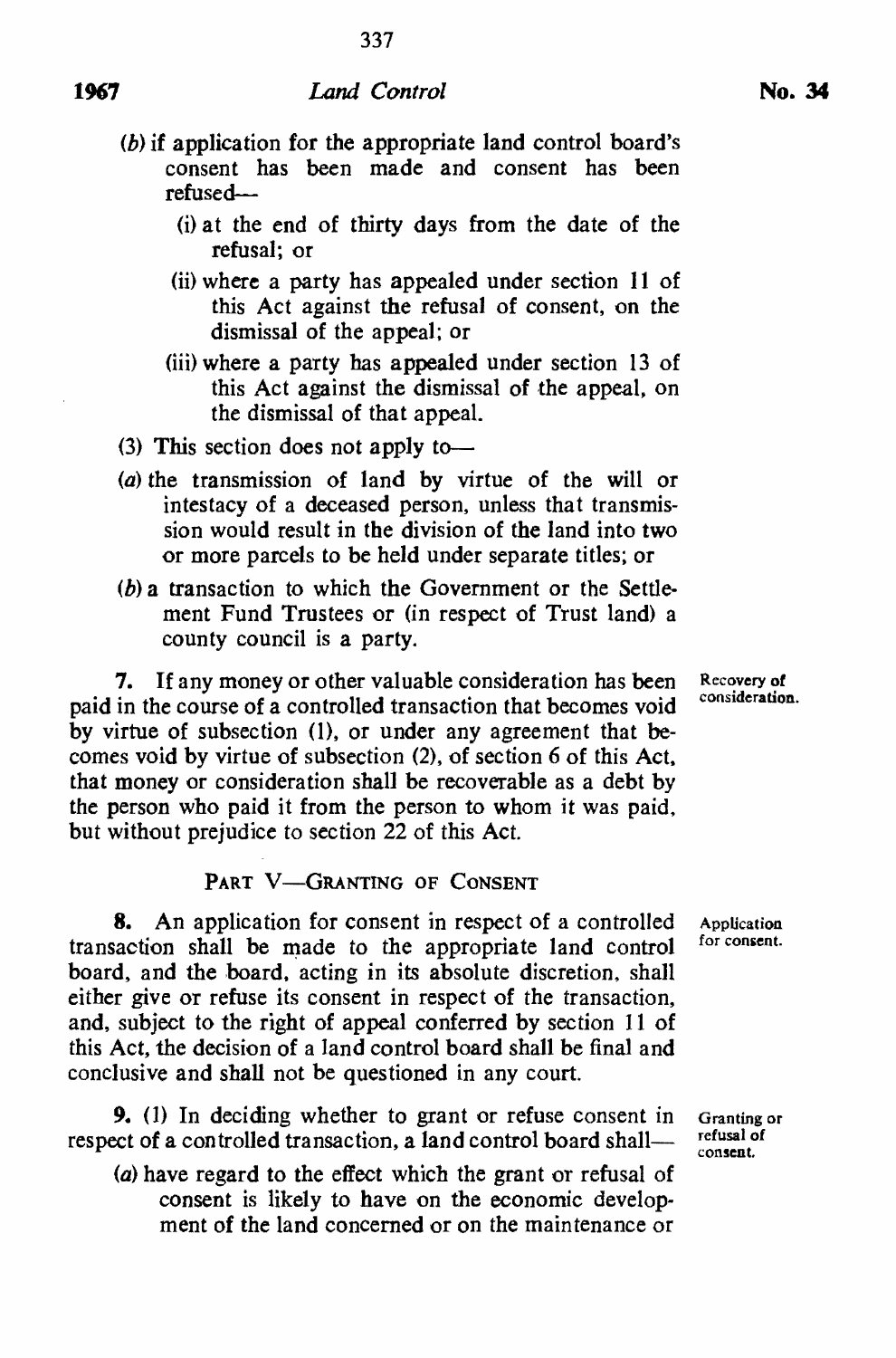338

improvement of standards of good husbandry within the land control area;

- (b) act on the principle that consent ought generally to be refused where-
	- (i) the person to whom the land is to be disposed  $of-$ 
		- $(a)$  is unlikely to farm the land well or to develop it adequately; or
		- $(b)$  is unlikely to be able to use the land profitably for the intended purpose owing to its nature; or
		- (c) already has sufficient agricultural land; or
	- (ii) the person to whom the share is to be disposed  $of-$ 
		- (a) already has sufficient shares in a private company or co-operative society owning agricultural land; or
		- (b) would, by acquiring the share, be likely to bring about the transfer of the control of the company or society from one person to another and the transfer would be likely to lower the standards of good husbandry on the land; or
	- (iii) the terms and conditions of the transaction (including the price to be paid) are markedly unfair or disadvantageous to one of the parties to the transaction; or
	- (iv) in the case of the division of land into two or more parcels, the division would be likely to reduce the productivity of the land;
- (c) refuse consent in any case in which the land or share is to be disposed of by way of sale, transfer, lease, exchange or partition to a person who is not-
	- (i) a citizen of Kenya; or
	- (ii) a private company or co-operative society all of whose members are citizens of Kenya.

(2) Where an application for consent in respect of a controlled transaction is made to a land control board, and the board does not determine the application within a period of three months after the application is made, the application shall be deemed to have been refused at the expiry of that period.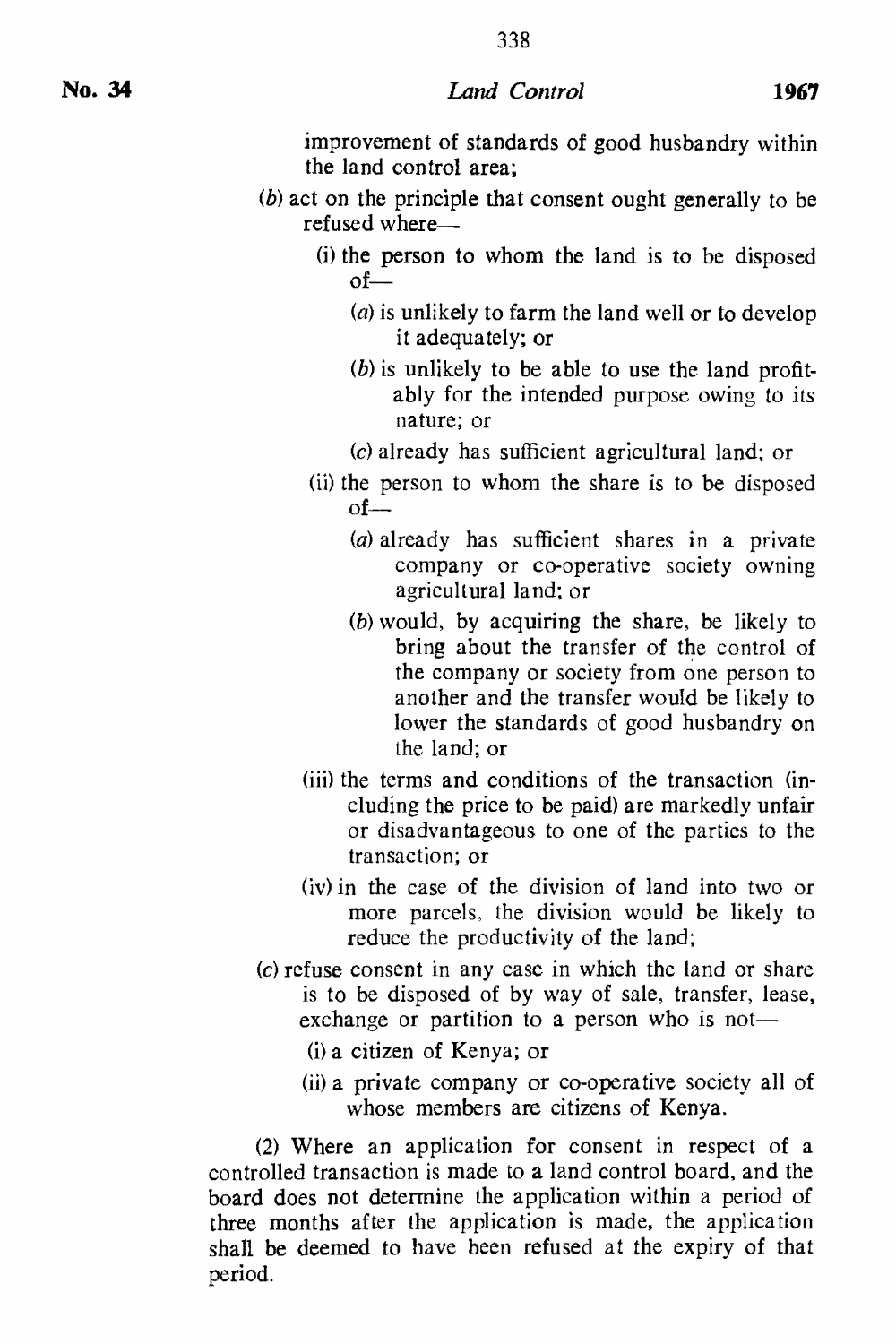## **1967** *Land Control*

PART VI-PROVINCIAL LAND CONTROL APPEALS BOARDS

**10.** (1) The Minister shall establish for each province which contains a land control area, in consultation with the Provincial Commissioner of that province, a provincial land control appeals board.

(2) The membership of a provincial land control appeals board shall be as provided in the First Schedule of this Act.

11. (1) Where a land control board refuses to grant consent in respect of a controlled transaction, the applicant may. within thirty days of the copy of the board's decision being delivered or posted under section 16 (2) of this Act, appeal to the provincial land control appeals board for the province in which the land in question is situated.

 $(2)$  A provincial land control appeals board shall, in its absolute discretion, hear and determine all appeals made to it under subsection (1) of this section. and, subject to the right of appeal conferred by section 13 of this Act, the decision of a provincial land control appeals board shall be final and conclusive and shall not be questioned in any court.

## PART VII-CENTRAL LAND CONTROL APPEALS BOARD

**12.** (1) There is hereby established a central land control appeals board.

(2) The membership of the central land control appeals board shall be as provided in the First Schedule of this Act.

(3) The Commissioner of Lands shall be the secretary of the central land control appeals board. and shall attend and may speak at meetings, but may not vote.

**13.** (1) Any person whose appeal has been dismissed by a provincial land control appeals board may, within thirty days of the copy of the board's decision being delivered or posted under section 16 (2) of this Act, appeal to the central land control appeals board.

(2) The central land control appeals board shall, in its absolute discretion, hear and determine all appeals made to it under subsection (I) of this section. and the decision of the central land control appeals board shall be final and conclusive and shall not be questioned in any court.

Establishment of provincial land control appeals boards.

Appeal to provincial land control appeals board.

Esta blishment of central land control appeals board.

Appeal to central land control appeals board.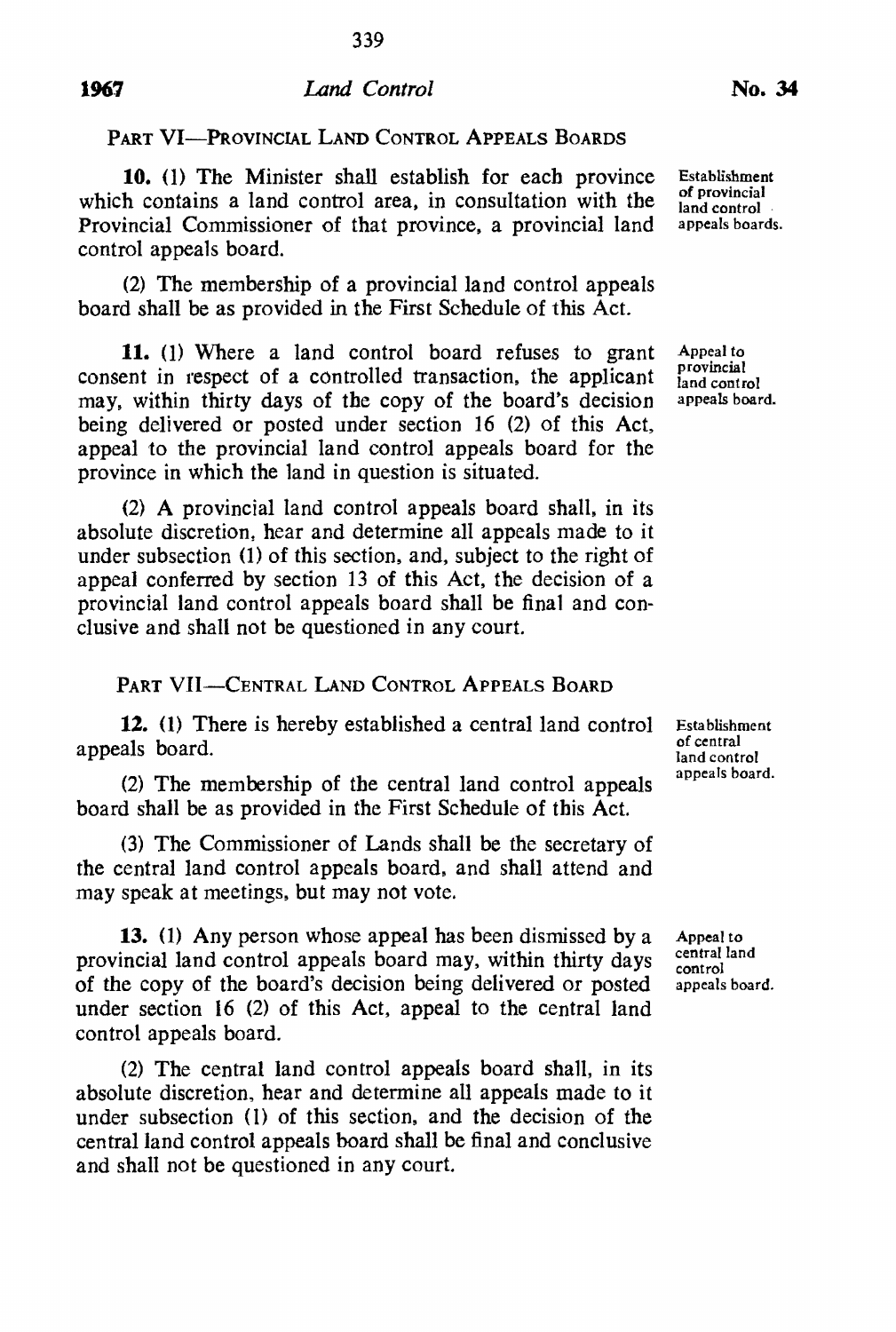Tenure of office of members of boards.

Procedure of boards.

Decisions of boards.

Power to order attendance.

14. An appointed member of a board shall hold office for such period as may be prescribed or, where no period is prescribed, for such period as may be specified in his appointment:

Provided that a member's appointment may be terminated at any time by the Minister. and a member may resign at any time by notice in writing to the Minister.

IS. (I) If the chairman of a board is absent from a meeting of the board. the members present at the meeting shall elect one of their number to preside at that meeting.

(2) The quorum of a meeting of a land control board or a provincial land control appeals board. where the total number of members of the board is an even number. shall be one-half of that number. and where the total number is an uneven number it shall be one-half of the even number which is greater than the uneven number by one.

(3) The quorum of a meeting of the central land control appeals board shall be three.

(4) If there is an equality of votes on any matter before a board. the chairman of the board or other member presiding shall have a casting vote as well as an original vote.

16. (1) Every decision of a board shall be given in writing in the prescribed manner and shall be signed by or on behalf of the chairman or other person presiding. and where consent is refused or an appeal is dismissed the reasons for the refusal or dismissal shall be stated in the decision.

(2) A copy of the decision shall in every case be delivered or sent by post to the applicant and. in the case of an appeal. to the board whose decision is appealed against.

17. (I) Where an application for consent or an appeal is before a board, the board may-

- (a) require the applicant or appellant or any person interested in or affected by the application to attend before it;
- (b) require the applicant or appellant to adduce evidence to its satisfaction as to the applicant's identity and as to the ownership of the land to which the application relates: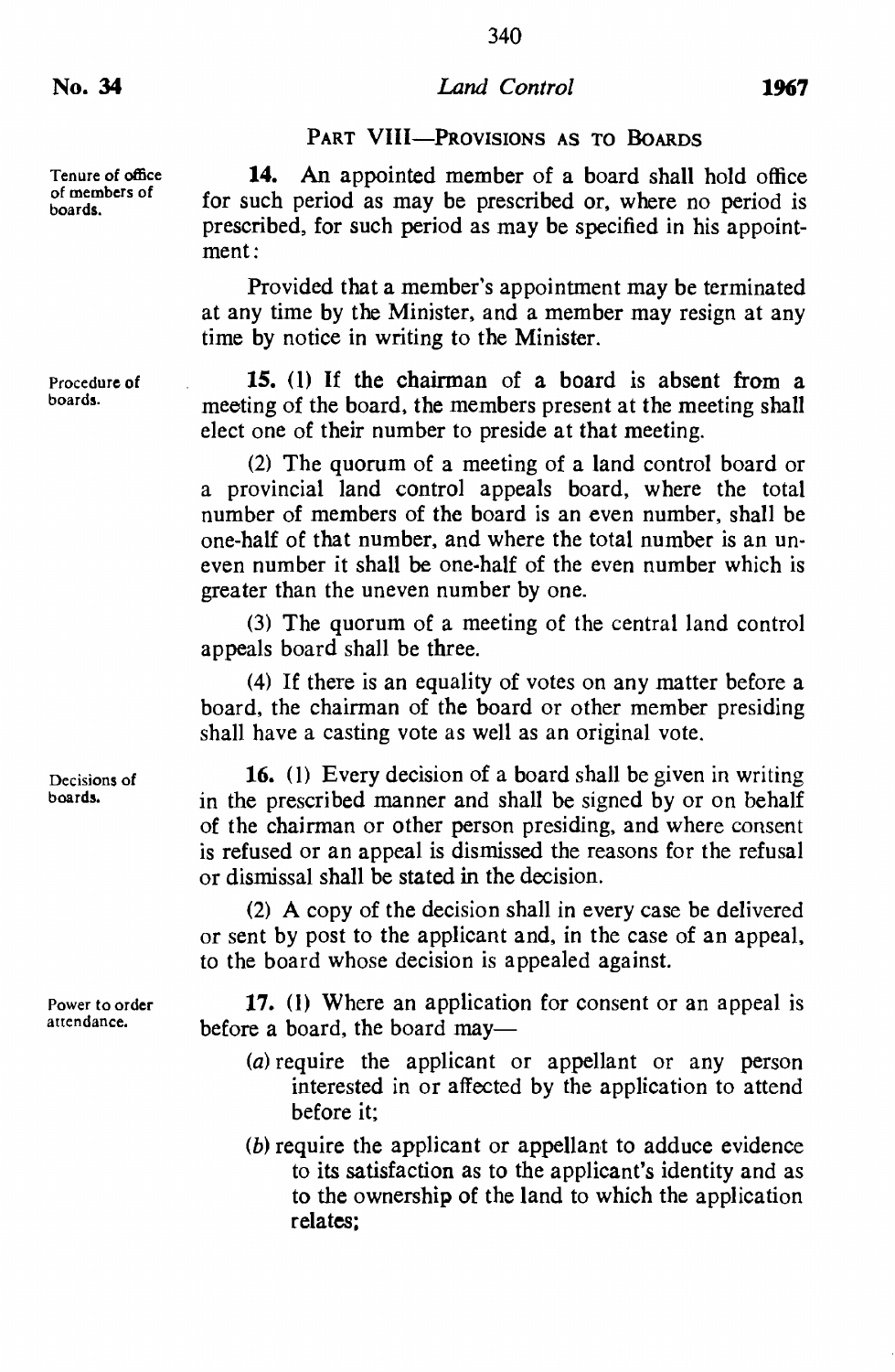(c) require any person to produce any document or other evidence relating to the land,

and shall allow such reasonable time as it may think fit for a person to appear before it or produce a document or other evidence.

(2) A board may depute one or more of its members or appoint a representative to visit and report on any land to which the application or appeal relates.

 $(3)$  Any person who, without reasonable excuse, refuses or neglects to attend before a board or to produce, within the time allowed. any document or evidence. having been required to do so under subsection (I) of this section, shall be guilty of an offence and liable to a fine not exceeding five hundred shillings.

**18.** Any member of a board and any person authorized in writing by a board may, at any reasonable time after giving at least forty-eight hours' notice. and on production of his authority to any person reasonably requiring it, enter upon and inspect any land for the purpose of carrying out the functions of the board under this Act.

## PART IX-MISCELLANEOUS

**19.** An appeal under this Act shall be in writing and shall state separately each of the grounds of the appeal.

**20.** (1) The registrar shall refuse to register an instrument effecting a controlled transaction unless he is satisfied that any consent required by this Act to be obtained in respect of the transaction has been given. or that no consent is required.

(2) If the registrar contravenes subsection (1) of this section in relation to a share, he shall be guilty of an offence and liable to a fine not exceeding two thousand shillings or to imprisonment for a term not exceeding two months. or to both such fine and such imprisonment.

**21.** Any person who knowingly makes any false statement in an application or appeal under this Act, or who knowingly gives any false information to any person in connexion with the determination of an application or appeal under this Act, shall be guilty of an offence and liable to a fine not exceeding five thousand shillings or to imprisonment for a term not exceeding six months, or to both such fine and such imprisonment.

Power to inspect land.

Form of appeal.

Registration of documents.

False sta tements.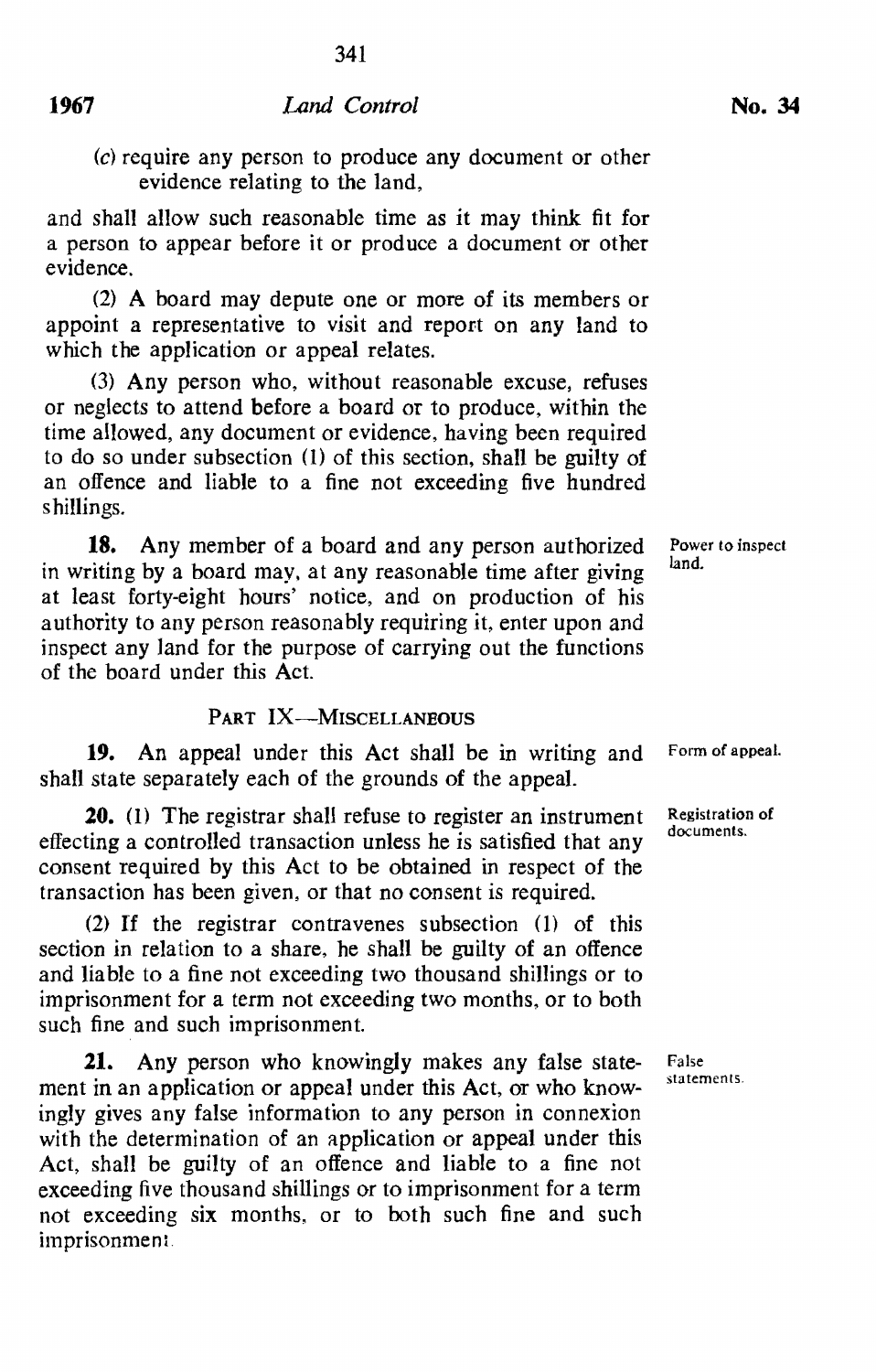342

Acts in furtherance of void transaction.

22. Where a controlled transaction, or an agreement to be a party to a controlled transaction. is avoided by section 6 of this Act, and any person-

(a) pays or receives any money; or

(b) enters into or remains in possession of any land.

in such circumstances as to give rise to a reasonable presumption that the person pays or receives the money or enters into or remains in possession in furtherance of the avoided transaction or agreement or of the intentions of the parties to the avoided transaction or agreement, that person shall be guilty of an offence and liable to a fine not exceeding three thousand shillings or to imprisonment for a term not exceeding three months. or to both such fine and such imprisonment.

23. The President may, by notice in the Gazette, prohibit any controlled transaction or any class of controlled transaction.

24. The President may. by notice in the Gazette, exempt-

(a) any land or share. or any class of land or share; or

- $(b)$  any controlled transaction, or any class of controlled transaction; or
- (c) any person in respect of controlled transactions or some class of controlled transaction.

from all or any of the provisions of this Act. or from any prohibition made under section 23 of this Act. on such conditions (if any) as he may think fit to impose.

**25.** (1) The Minister may make regulations for prescribing anything which may be prescribed under this Act. and generally for carrying into effect the purposes and provisions of of this Act.

(2) Without prejudice to the generality of subsection (I) of this section, such regulations may prescribe-

- (a) the forms to be used and the fees to be paid for things to be done under this Act;
- (b) the procedure for the making of applications and appeals under this Act. and the particulars and material to be furnished;
- (c) the convening of and procedure at meetings of boards;
- (d) the allowances to be paid to members or representatives of boards (other than public officers).

Prohibition of land rransactions.

Exemptions.

Regularions.

 $\frac{1}{n}$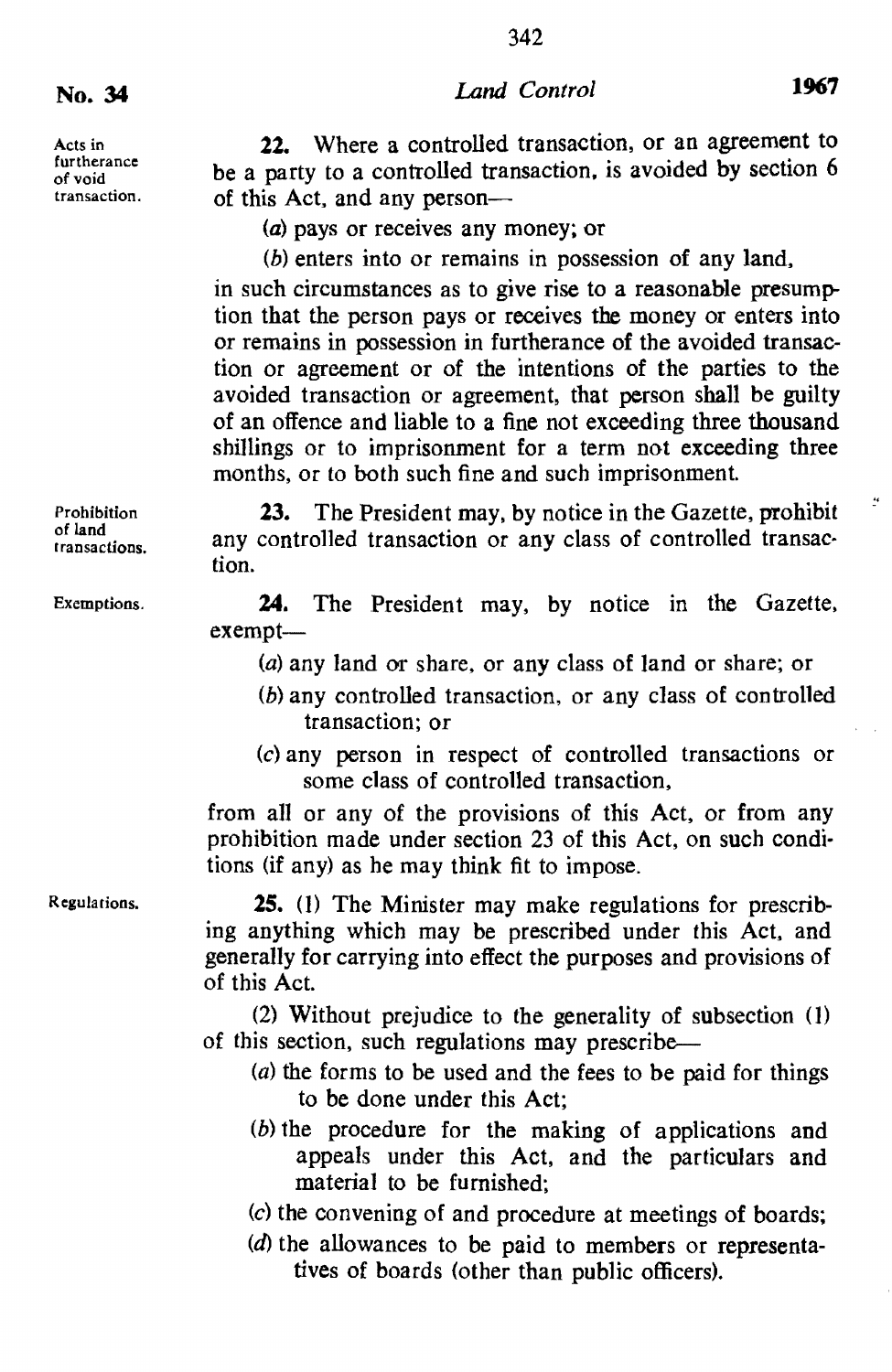#### 1%7 *Land Control*

## PART X-SUPPLEMENTAL

26. Any application for consent duly made under regulation 10 or regulation 11 of the Kenya (Land Control) (Transitional Provisions) Regulations 1963 which immediately before the commencement of this Act has not been finally determined under those Regulations shall be deemed to be an application duly made under this Act, and it shall be forwarded by the person in whose possession it is to the land control board who would be responsible for determining a corresponding application under this Act, and thereafter it shall be determined in accordance with this Act.

27. The written laws specified in the first column of the Second Schedule of this Act are amended, in relation to the provisions thereof specified in the second column of that Schedule, in the manner specified in relation thereto in the third column of that Schedule.

## FIRST SCHEDULE (ss. 5, 10 and 12)

- 1. A land control board shall consist of-
- (a) the District Commissioner of the district in which the land control area or division is situated, or a District Officer deputed by him in writing, who shall be chairman;
- $(b)$  not more than two other public officers;
- *(c)* two persons nominated by the county council having jurisdiction within the area of jurisdiction of the board; and
- $(d)$  not less than three and not more than seven persons resident within the area of jurisdiction of the board.

all appointed by the Minister after consultation with the Provincial all appointed by the Minister:

Provided that-

- {i} not less than eight and not more than twelve persons shall be appointed as members of the board; and
- (ii) more than one-half of the members of the board shall be owners or occupiers of agricultural land within the area of jurisdiction of the board.
- 2. A provincial land control appeals board shall consist of-
- (a) the Provincial Commissioner, who shall be chairman;
- (b) not more than two other public officers appointed by the Minister; and
- (c) not less than two and not more than five persons appointed by the Minister:

Saving of applications under L.N. 457/1963.

Amendment of laws.